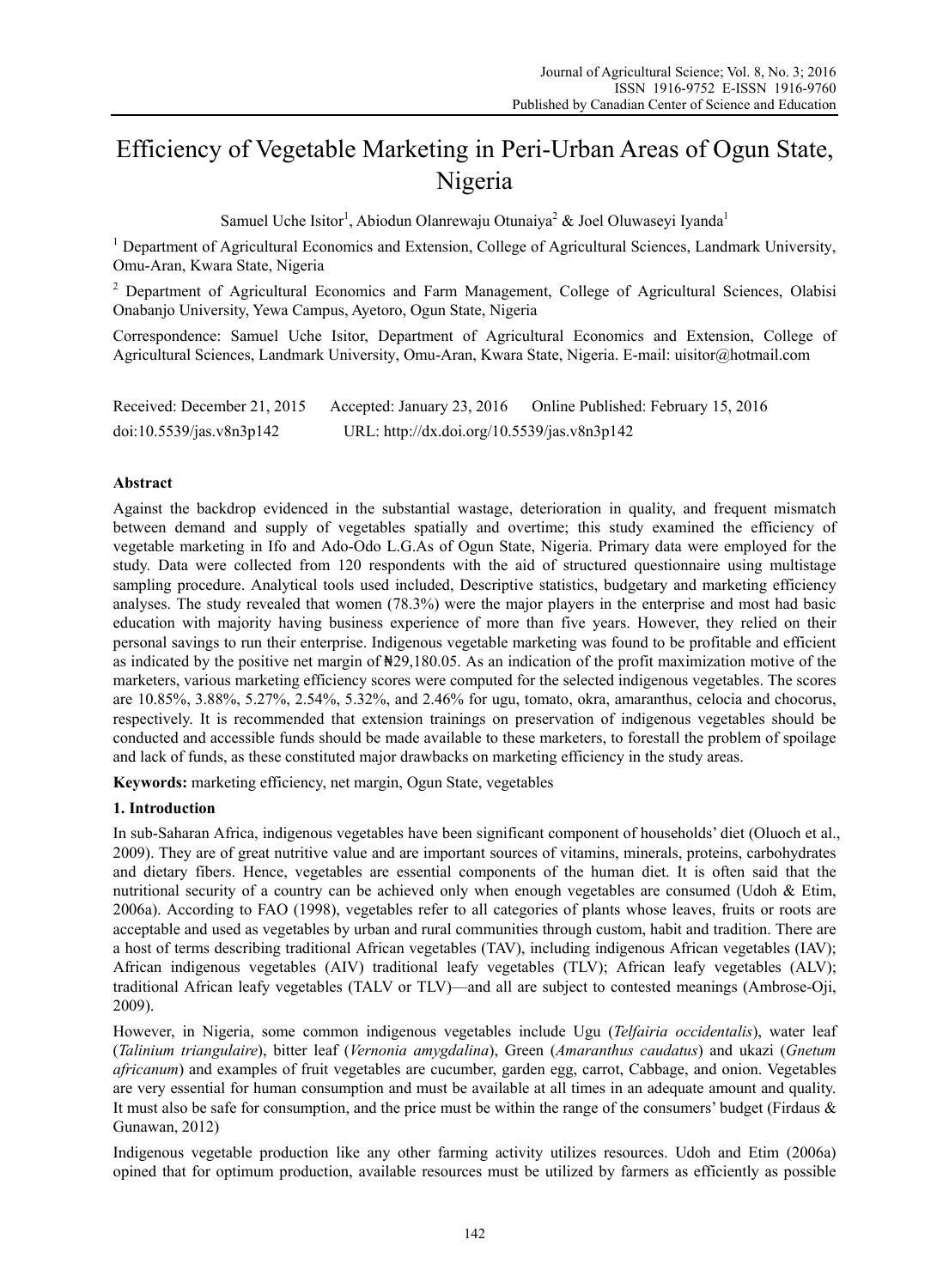and as managers of land, they need to manage problems arising from deteriorating natural resources (Rosegrant et al., 2005; cited in Udoh & Etim, 2006b). Also, it is noteworthy that information on the distribution and marketing of these vegetable species would be vital and could constitute the prop on which intervention on the development of the marketing system should be based (Agbugba et al., 2011). In the same vein, the fluctuations in the prices of vegetables could have negative impacts on the consumers, and also increase the possibility of farmers to experience loss, when the price information in the marketing chain does not reach them as at when needed. Thus, the linkage between producer and market is very important in order to increase farmers' income. For these reasons therefore, marketing efficiency is a very important goal. In recent years, there have also been great concerns regarding the efficiency of marketing of fruits and vegetables in Nigeria. This is evident in the substantial wastage, deterioration in quality, and frequent mismatch between demand and supply of vegetables spatially and over time.

It is believed that poor linkages in the marketing channels and poor marketing infrastructure are leading to high and fluctuating consumer prices, and only a small proportion of the consumers' money is reaching the vegetable farmers (Akinpelu & Adenegan, 2011). Against this backdrop, this study was therefore carried out to describe the socioeconomic characteristics of vegetable marketers in the study area; identify the marketing channel of selected vegetables; determine the efficiency of vegetable marketing; and describe the constraints faced in vegetable marketing in the study area.

# *1.1 Vegetable Marketing in Nigeria*

Vegetable marketing is one of the most rewarding and risky farming activities. Its special characteristics, high perishability and price and yield variations throughout a production year, coupled with the changing customers' demand could lead to increased uncertainty encountered by vegetable marketers (Vassalos, 2013). In the same vein, Adenuga et al. (2013) described marketing of vegetable as a complex phenomenon due to its perishable nature, seasonality and bulkiness. To mitigate this challenge, they argued that vegetable production requires an efficient marketing system. From their findings they prescribed the development of motor-able roads and efficient transport system, together with strengthening of vegetable farmers' cooperatives as factors that may enhance farmers' marketing efficiency in Kwara State, Nigeria.

Noteworthy is the fact that heavy losses are encountered in crop production. According to Ibeawuchi et al. (2015), no one knows exactly how much food is lost between harvest and consumption. The supplied figure for post-harvest loss estimates for fruits and vegetables are difficult to substantiate except on limited, controlled experimental basis. However, it is significant to mention that losses in fruits and vegetables between rural production and town consumption in the tropics are as high as 50% (Oyeniran, 1988). These losses have been observed to occur during transportation, storage and marketing (Daramola, 1998).

Other established factors responsible for the damages and losses in fresh produce are; vibrations resulting from the transport vehicles as they navigate undulation and irregularities on the roads (Jones et al., 1991 cited in Ibebuchi et al., 2015). Another factor is attributed to the use of unsuitable packaging containers. To minimize these losses, they proffered that government should provide infrastructural facilities such as electricity and good roads since storage facilities require electricity to operate them. Also, in a related study, Oladapo et al. (2007) found that chief among factors that contributed to high marketing cost, is transportation cost followed by storage cost. Their findings were corroborated by Fafchamps and Minten (2001) who asserted that transport cost is important for the reduction of marketing cost.

## **2. Methodology**

## *2.1 The Study Area*

The study was conducted in Ifo and Ado-Odo/Otta Local Government Areas (LGAs) of Ogun State. Ifo L.G.A has a land area and population of 82,000 sq km and 524,837 inhabitants, respectively, the Local Government is predominantly made up of the people of Egba and Awori origin, and all other sub-ethnic groups co-existing in a peaceful atmosphere. While Ado-Odo L.G.A has a population of 526,565 (NPC, 2006), and a landmass of 1,460 square kilometres (Ogun State Government, 2012). Ado-Odo L.G.A consists mainly of the people of Awori, Yewa and Egba origin. Vegetable markets are predominant in both L.G.As.

2.1.1 Sampling Procedure, Sample Size and Method of Data Collection

Multistage sampling procedure was used to select vegetables marketers for this study. Ifo and Ado-Odo L.G.As were purposively selected for the study due to their peri-urban nature and closeness to Lagos metropolis. These factors make vegetables predominant in many markets in the study area. The study area was structured by quarters. All quarters in the Local Government Areas constitute potential sampling frame. There are 18 quarters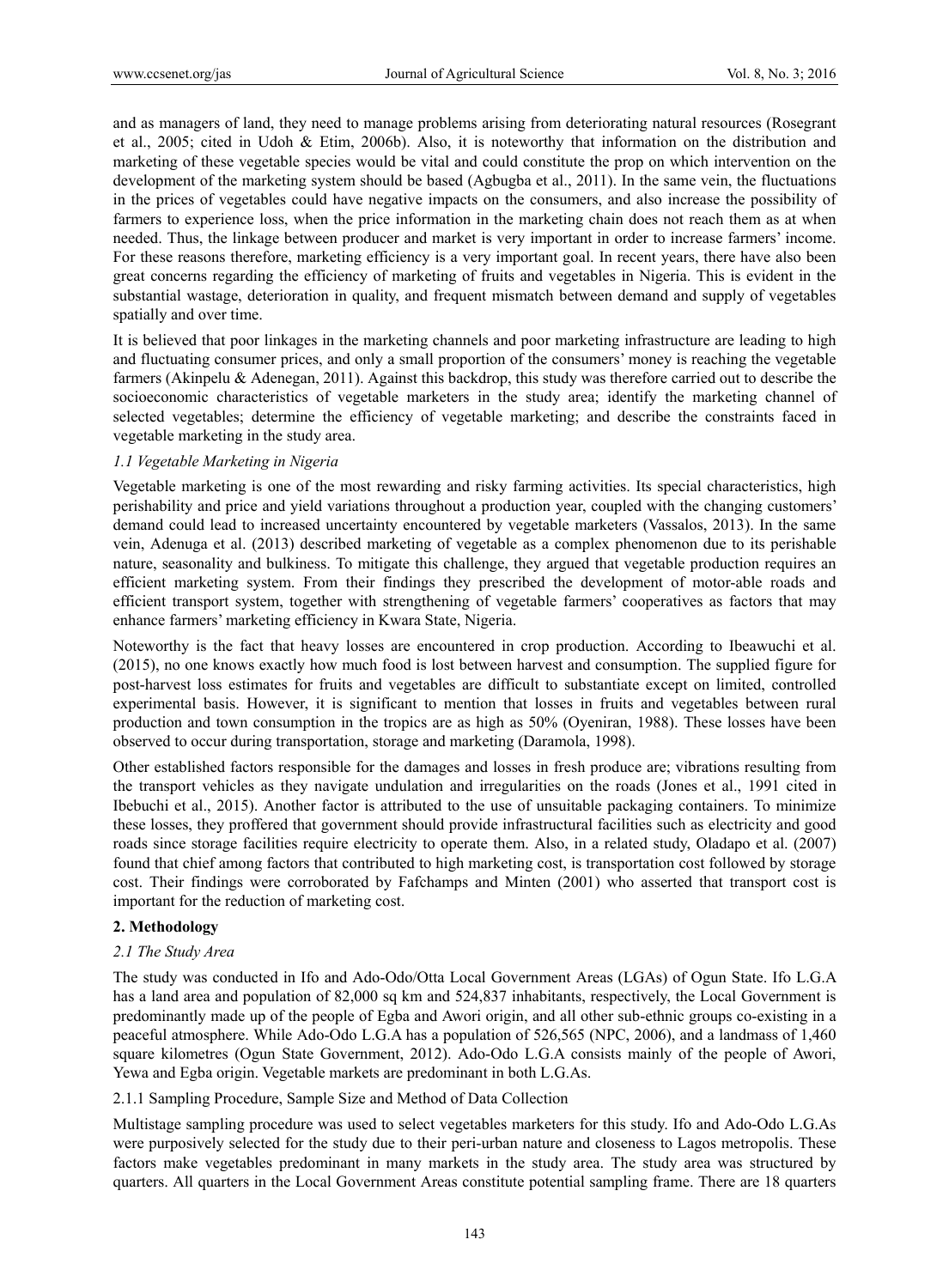in Ado Odo/Otta Local Government Area, while Ifo Local Government Area has 22 quarters. Half of the quarters in each Local Government Area were randomly selected. This therefore means that 9 quarters were selected from Ado Odo/Otta while 11 quarters were selected from Ifo Local Government Area. A total of six (6) vegetable marketers were interviewed in each of the quarter in the study area. This procedure gave a total of one hundred and twenty (120) vegetable marketers used in the study. Data were elicited from respondents using structured questionnaire as interview guide.

# *2.2 Analytical Techniques*

# 2.2.1 Descriptive Statistics

Descriptive statistics was employed to describe the socioeconomic characteristics and the constraints associated with vegetable marketing in Ifo and Ado-Odo LGAs of Ogun State.

# 2.2.2 Cost & Return and Marketing Efficiency Analyses

Performance of vegetable marketing systems was analyzed using cost and returns as well as marketing efficiency analyses. The net margin is expressed as:

$$
Net Margin (NM) = Gross Margin - Total Fixed Cost \tag{1}
$$

Marketing Efficiency (ME) analysis was further used to determine how effective price of indigenous vegetables reflect the cost incurred in the marketing system, i.e. the price that consumers pay for the indigenous vegetables delivered by the marketing system should adequately reflect all marketing costs (Zalkuwi et al., 2015). In a perfectly competitive economic environment, prices will definitely reflect all such cost (Olukosi et al., 2007). Following, Acharya and Agarwal (2001) cited in Adenuga et al. (2013); the 'corrected marketing efficiency measure' was adopted for this study. This method explicitly incorporates marketing loss in the existing marketing ratio, given by

$$
ME = \frac{NPF}{MC + MM + ML} \times \frac{100}{1}
$$
 (2)

Where,

NPF = Net price received by vegetable marketer;

 $MC = Total$  marketing cost;

MM = Total marketing margin, and

 $ML =$ Marketing loss.

# **3. Results and Discussion**

# *3.1 General Characteristics of Vegetable Marketers in Ifo and Ado-Odo LGAs*

Majority (32.5%) of the vegetable marketers was between the age bracket of 31-40 years and women made up 78.3% of the surveyed marketers (Table 1). This result indicates that women were dominant in vegetable marketing in Ifo & Ado-Odo LGAs. About 60% of the marketers were married and more than half had household size between 4 and 6 members. This may be due to the fact that marriage and having children or dependents supplied the needed assistants in the markets, which is characteristically what prevails in the rural areas of Nigeria (Iyanda et al., 2014).

Furthermore, 48.3% had secondary education and about 32% had acquired primary education (Table 2). According to Iyanda et al. (2014), having basic primary education is a resource that could enable these vegetable marketers to relate within and around their social system, aiding access to productive resources like credit and information on prices of vegetables. On the other hand, business experience of the marketers revealed that most of them have been doing business between 5 and 10 years, and more often than not they used their personal savings in running their vegetable enterprise. This result is in consonance with the findings in Iyanda et al. (2014). They reported that savings is seen as a self-insurance mechanism. In the same vein, Latortue and Goronja (2002) opined that the poor often prefer to save and are even willing to pay to do so, and savings may in fact be more important than credit in helping the poor to raise incomes and reduce risk.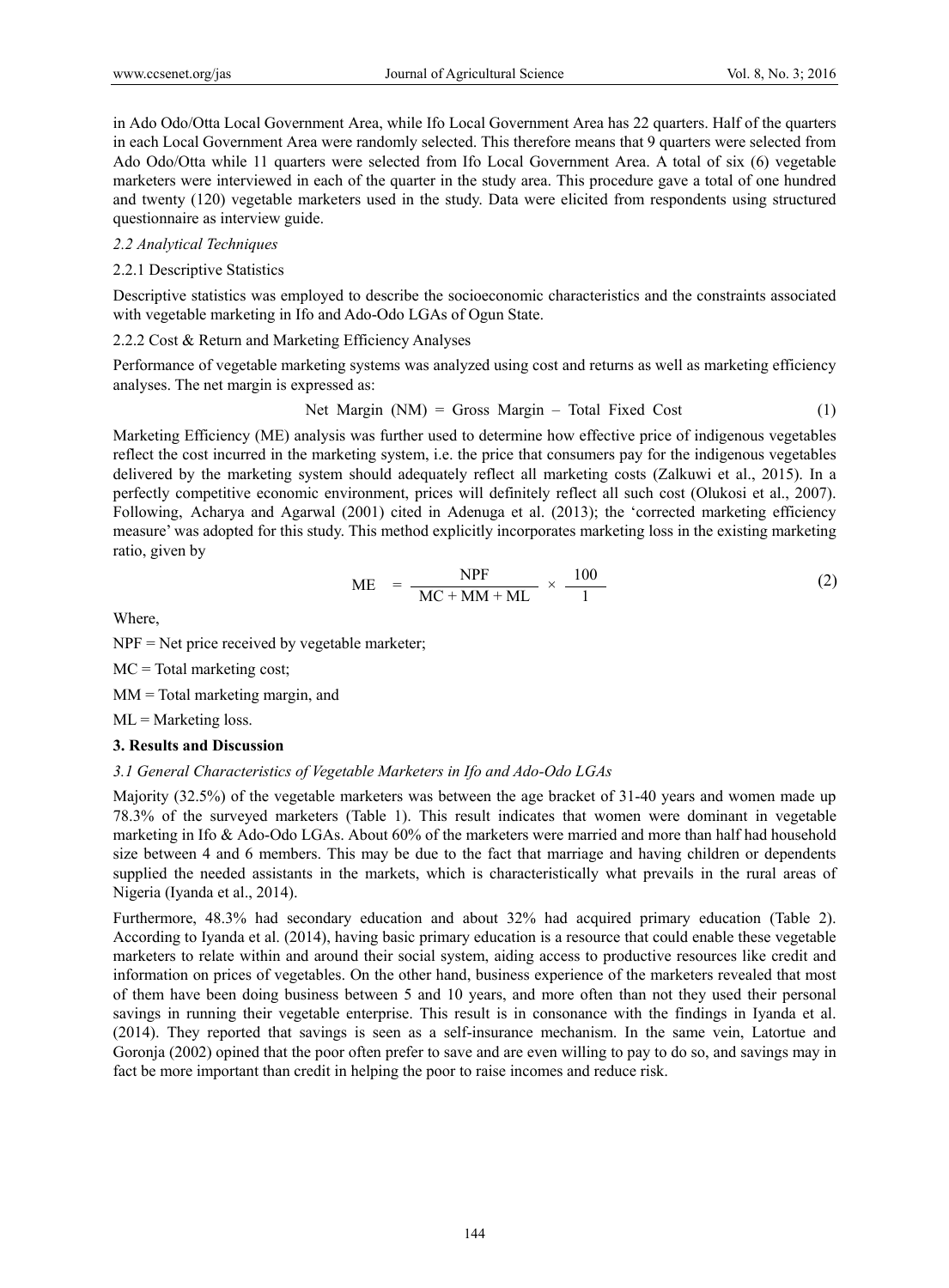## Table 1. Selected socioeconomic characteristics of Vegetable Marketers in Ifo & Ado-Odo LGAs

| Characteristic | Frequency | Percentage |
|----------------|-----------|------------|
| Age(years)     |           |            |
| Below 30 years | 31        | 25.8       |
| 31-40 years    | 39        | 32.5       |
| 41-50 years    | 37        | 30.8       |
| 51-60 years    | 12        | 10         |
| Above 60 years | 1         | 0.8        |
| Gender         |           |            |
| Male           | 26        | 21.7       |
| Female         | 94        | 78.3       |
| Marital status |           |            |
| Single         | 19        | 15.8       |
| Married        | 72        | 60         |
| Divorced       | 4         | 3.3        |
| Separated      | 8         | 6.7        |
| Widowed        | 17        | 14.2       |

*Note*. Source: Field Survey, 2015.

Table 2. Selected socioeconomic characteristics of Vegetable Marketers in Ifo & Ado-Odo LGAs

| Characteristic                     | Frequency      | Percentage |  |
|------------------------------------|----------------|------------|--|
| <b>Education</b> (Years)           |                |            |  |
| No formal education                | 18             | 15         |  |
| Primary                            | 38             | 31.7       |  |
| Secondary                          | 58             | 48.3       |  |
| Tertiary                           | 6              | 5          |  |
| Household size                     |                |            |  |
| $1 - 3$                            | 18             | 15         |  |
| $4 - 6$                            | 70             | 58.3       |  |
| $7-9$                              | 25             | 20.8       |  |
| $10 - 12$                          | 6              | 5          |  |
| Above 12                           | 1              | 0.8        |  |
| Credit source                      |                |            |  |
| Personal savings                   | 91             | 75.8       |  |
| Gift/loan from friends & relatives | 13             | 10.8       |  |
| Loan from money lender             | $\overline{7}$ | 5.8        |  |
| loan from cooperative society      | 9              | 7.5        |  |
| <b>Business</b> experience         |                |            |  |
| Below 5 years                      | 28             | 23.3       |  |
| $5-10$ years                       | 36             | 30         |  |
| $11-15$ years                      | 31             | 25.8       |  |
| $16-20$ years                      | 15             | 12.5       |  |
| Above 20 years                     | 10             | 8.4        |  |

*Note*. Source: Field Survey, 2015.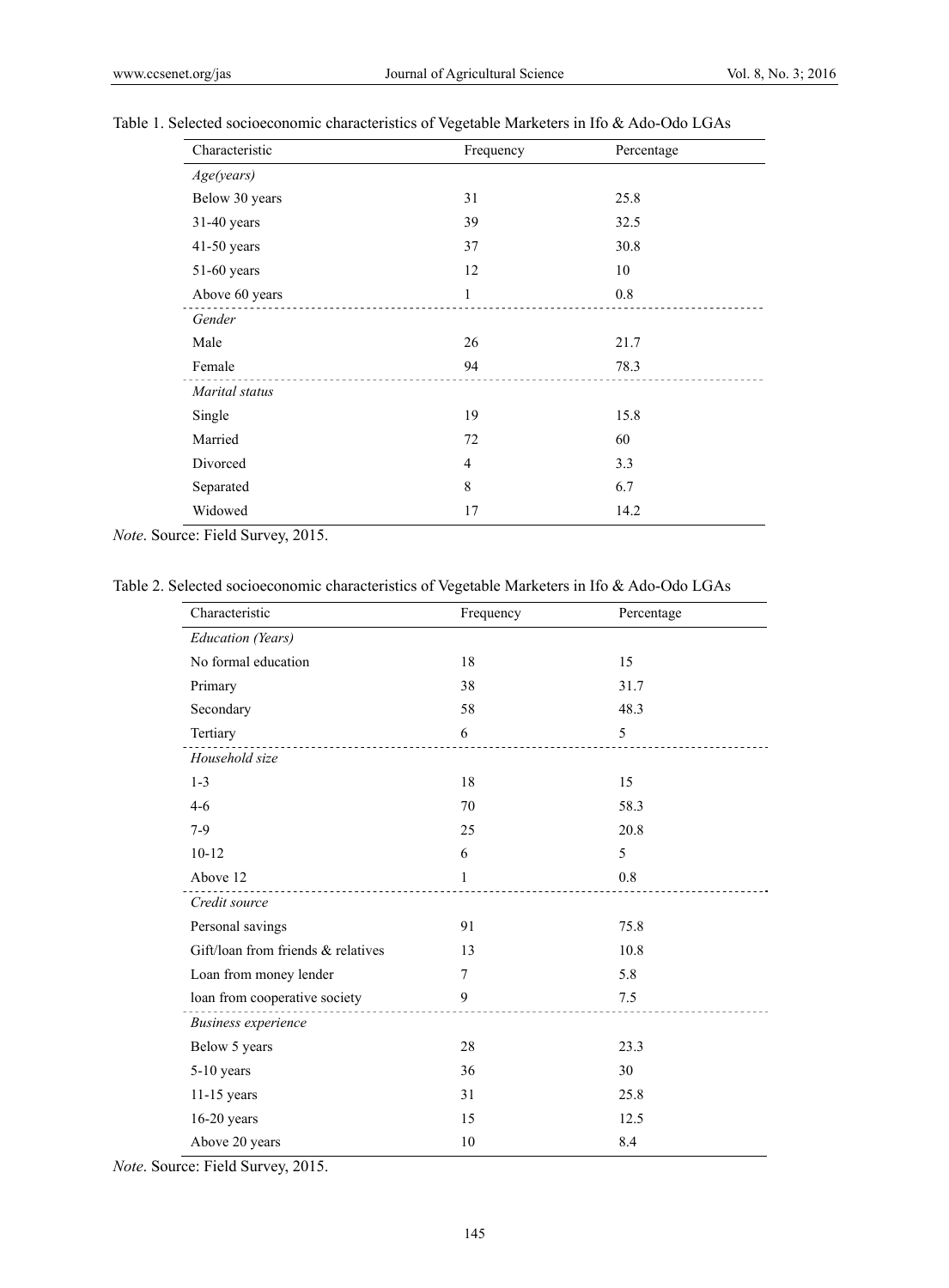# *3.2 Analysis of the Channels and Agencies involved in Vegetable Marketing*

Marketing channel is the sequence of intermediaries or middlemen, and markets through which produce pass from producers to final consumers. Olukosi et al. (2007) defined marketing agencies as the middlemen involved in carrying out marketing functions. They could be individuals or agribusiness organizations that specialize in performing the various marketing functions involved in the purchase or sale of agricultural commodities as they move from producers to consumers. Figure 1 shows that three main vegetable marketing channels were identified in the study area. They are namely:

Marketing Channel (1): Farmers – wholesalers – retailers – consumers;

Marketing Channel (2): Farmers – itinerant buyers – retailers – consumers;

Marketing Channel (3): Farmers – itinerant buyers – wholesalers – retailers – consumers.

Three sets of middlemen were identified in the vegetable marketing system in the study area, these are: Itinerant Buyers: They buy vegetables from the producers and later sell to the wholesalers or retailers; Wholesalers: These are merchants who buy vegetables in large quantities. They purchase directly from the farmers or itinerant buyers and they have storage and preservation facilities to hold large quantities of vegetables, they sell mainly to the retailers; and

Retailers: They are the middlemen who purchase from the wholesalers and itinerant buyers and sell directly to the consumers.



Figure 1. Marketing channel of vegetable in Ifo & Ado-Odo LGAs

*Note*. Source: Field Survey, 2013.

## *3.3 Market Place for Vegetables in Ifo & Ado-Odo LGAs*

A market place refers to a particular geographical location where buyers and sellers meet periodically to transact their business (Kohls, 1961). The result in this study revealed that most of the transactions in vegetable marketing in the study area took place in the retail market (Figure 2).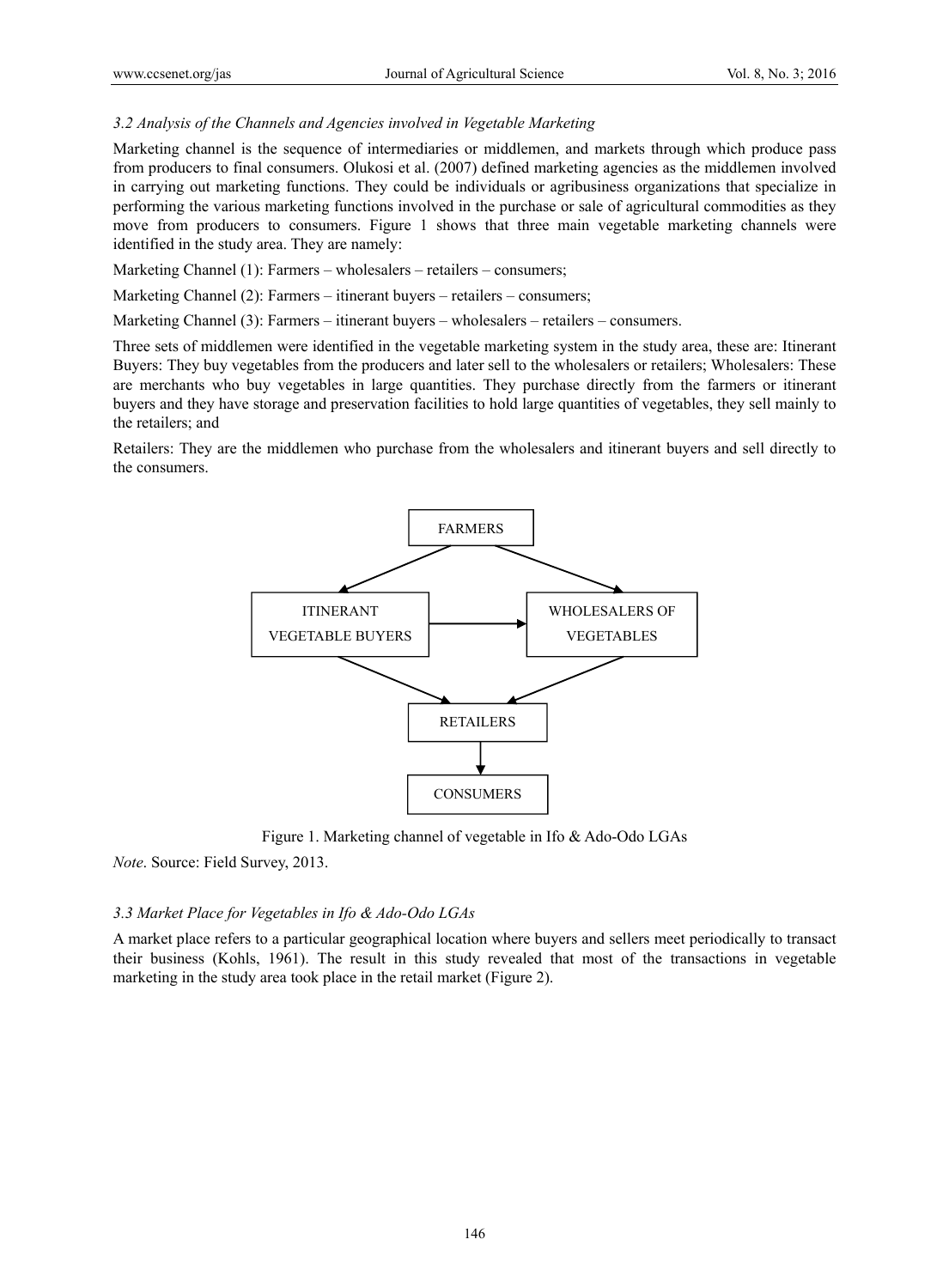



*Note*. Source: Field Survey, 2015.

# *3.4 Gross Margin Analysis of Vegetable Marketing*

The estimated parameters and the relevant Gross Margin Analysis results obtained from the analysis are presented in Table 3. The analysis revealed that the Average Total Variable Cost stood at ₦206,496 while the Average Total Fixed Cost was ₦16,657.45, making a Total Cost of ₦223,153.45 and a Total Revenue of ₦ 252,333.50.

The Gross Margin was therefore estimated to be ₦45,837.50. i.e. Average Total Revenue less Average Total Variable Cost (₦252,333.50–₦206,496.00).

The Net Margin was ₦29,180.05 i.e. Gross Margin less Average Total Fixed Cost (₦45,837.50 – ₦16657.45).

| Variables      | Mean value $(\mathbb{H})$ |  |
|----------------|---------------------------|--|
| <b>REVENUE</b> | 252,333.50                |  |
| <b>TVC</b>     | 206,496.00                |  |
| TFC.           | 16,657.45                 |  |
| <b>GM</b>      | 45,837.50                 |  |
| NM             | 29,180.05                 |  |

Table 3. Result of budgetary analysis

*Note*. Source: Field Survey, 2015.

## *3.5 Marketing Efficiency of Selected Vegetables in Ifo and Ado-Odo LGAs*

Marketing efficiency was estimated by accounting for the marketing costs plus marketing losses of selected vegetables as presented in Table4. It is clear from the results that farm spoilage of vegetables had effect on the marketing efficiency of vegetable marketers. Marketers' net returns were higher when estimated without accounting for marketing losses. This indicated that their returns could be improved if proper measures were taken to prevent these losses.

Table 4. Marketing efficiency of selected vegetables in Ifo and Ado-Odo L.G.As

| Marketing efficiency                             | Fluted Pumpkin | Tomato | Okra | Amaranthus | Celocia  | Cochorous |
|--------------------------------------------------|----------------|--------|------|------------|----------|-----------|
| Net price received by farmer $(\frac{N}{100kg})$ | 3928           | 3410   | 1223 | 1044       | 1305     | 1102      |
| Marketing $cost(\mathbb{N}/100 \text{kg})$       | 362            | 362    | 232  | 232        | 245      | 245       |
| Marketing loss $(\frac{N}{100kg})$               |                | 518    |      | 179.       | $\theta$ | 203       |
| Marketing efficiency                             | 10.85          | 3.88   | 5.27 | 2.54       | 532      | 2.46      |

*Note*. Source: Field Survey, 2015.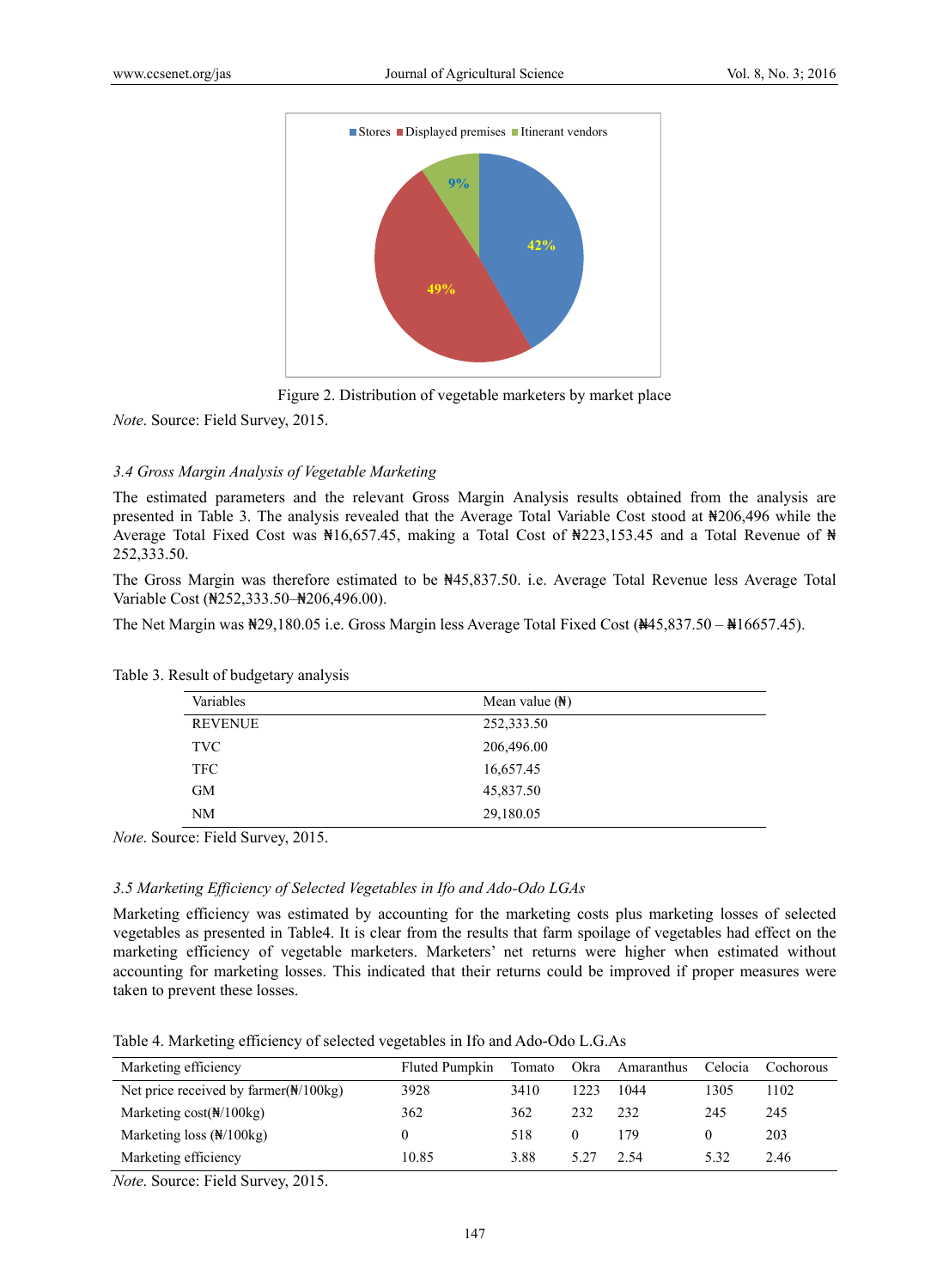The result of the analysis in Table 4 shows that fluted pumpkin has a marketing efficiency of 10.85, Tomato 3.88, Okra 5.27, Amaranthus 2.54, Celocia 5.32, and Chocorous 2.46. The Marketing Efficiency scores indicate that the marketing system of local vegetables in Ifo and Ado-Odo LGAs are efficient with that of fluted pumpkin being more efficient than the other vegetables. This result is colloborated by Adenuga et al. (2013), who obtained a Marketing Efficiency value of 10.85 for tomato, 5.27 for Okora, 5.32 for Amaranthus and 5.24 for Chochorus in a study of efficiency of the marketing of selected vegetables in Kwara State, Nigeria. In a related study of the economic potentials of fish marketing in Ogun State, Nigeria, Babalola et al. (2015) obtained a Marketing Efficiency score of 1.13, indicating that the market is efficient irrespective of the associated costs. Amao et al. (2011) applied Marketing Efficiency scores in analyzing the efficiency of pineapple marketing system in Edo and Delta states, Nigeria. The study obtained a M. E. score of 1.33 and concluded that since it was greater than 1, the marketing system was adjudged to be efficient. The result was also in consonance with Adesope et al. (2009) and Eze and Orebiyi (2005) that obtained M.E score of 1.17 and 1.70, respectively in their studies and concluded that the marketing system was efficient and profitable.

# *3.6 Constraints Associated with Vegetable Marketing in Ifo & Ado-Odo LGAs*

On examining the constraints associated with vegetable marketing, the study revealed (Table 5) that vegetable spoilage, bad road networks and inadequate access to capital topped reasons attributed to be the constraints encountered by vegetable marketers in Ogun State.

| Constraints                             | Frequency | Percentage |
|-----------------------------------------|-----------|------------|
| Use of crude implement                  | 10.0      | 8.3        |
| Bad road networks                       | 19.0      | 15.8       |
| High cost of vegetable seeds            | 6.0       | 5.0        |
| Inadequate capital                      | 14.0      | 11.7       |
| Lack of adequate preservation method    | 10.0      | 8.3        |
| Land tenure problem                     | 2.0       | 1.7        |
| Little or no assistance from government | 2.0       | 1.7        |
| Poor market structure & communication   | 10.0      | 8.3        |
| Spoilage problem                        | 44.0      | 36.7       |
| Climatic factors                        | 3.0       | 2.5        |
| Total                                   | 120       | 100        |

Table 5. Constraints associated with vegetable marketing in Ogun State

*Note*. Source: Field Survey, 2013.

## **4. Conclusions and Recommendation**

The study examined the efficiency of vegetable marketing in Ifo and Ado-Odo L.G.As of Ogun State, Nigeria. Primary data were employed for the study. Data were collected from 120 respondents with the aid of structured questionnaire using purposive and simple random sampling techniques. Analytical tools used included, descriptive statistics, budgetary analysis and marketing efficiency. The study revealed that women (78.3%) were the major players in the enterprise and most had basic education with majority having business experience of more than five years. However, they relied on their personal savings to run their enterprise. Indigenous vegetable marketing was found to be profitable and efficient as illustrated by the positive net return of  $\mathbb{N}29,180.05$ . As an indication of the profit maximization motive of the marketers, marketing efficiency scores were computed for the selected indigenous vegetables. The scores are 10.85%, 3.88%, 5.27%, 2.54%, 5.32%, and 2.46% for fluted pumpkin, tomato, okra, amaranthus, celocia and chocorus, respectively. These scores show that the marketing of the selected indigenous vegetables are efficient since they are greater than 1, and the marketing of fluted pumpkin, with a Marketing Efficiency score of 10.85% being more efficient. It is recommended that extension trainings on preservation of indigenous vegetables should be conducted and accessible funds should be made available to these marketers, to forestall the problem of spoilage and inadequate access to capital, as these constituted major drawbacks on marketing efficiency in the study areas.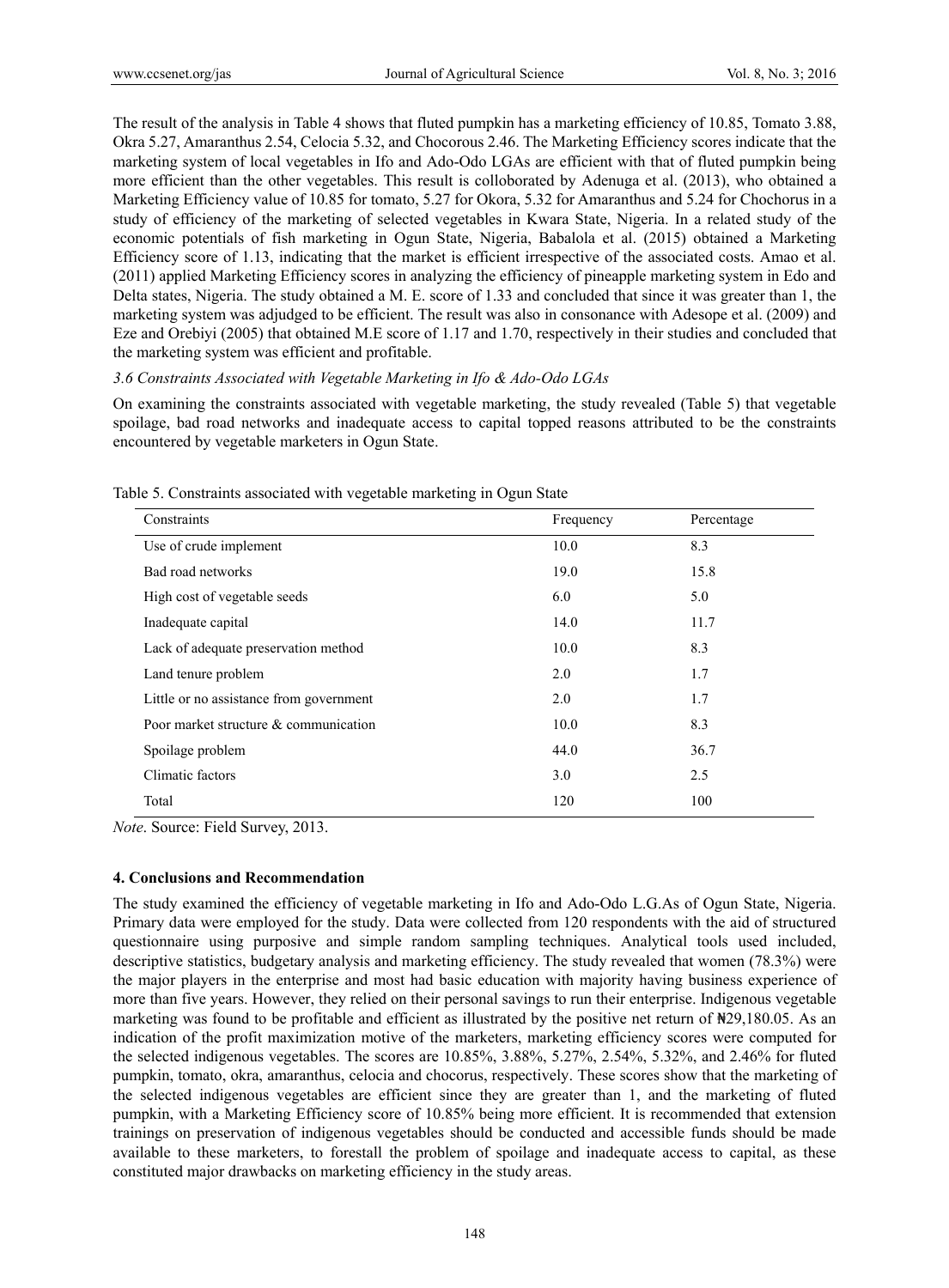#### **References**

- Adenuga, A. H., Fakayode, S. B., & Adewole, R. A. (2013). *Marketing Efficiency and Determinants of Marketing Surplus in Vegetable Production in Kwara State*. An invited paper presented at the 4th International Conference of the African Association of Agricultural Economists, September 22-25, Hammamet, Tunisia.
- Adesope, A. A. A., Awoyinka, Y. A., & Babalola, D. A. (2009). Economic Analysis of Group Marketing of Pineapple in selected markets of Osun State, Nigeria, acta Satech. *Journal of Life and Physical Sciences, 3*(1), 47-52.
- Agbugba, I. K., Okechukwu, F. O., & Rifkatu, J. F. (2011). Challenges and Strategies for Improving the Marketing of Indigenous Leafy Vegetables in Nigeria. *JHER, 14*, 319- 331
- Amao, I. O., Adebisi-Adelani, O., Olajide-Taiwo, F. B., Adeoye, I. B., Baimore, K. M., & Olabode, I. (2011). Economic Analysis of Pineapple Marketing in Edo and Delta States, Nigeria. *Libian Agriculture Research Center Journal International, 2*(5), 205-208.
- Ambrose-Oji, B. (2009). Urban Food Systems and African Indigenous Vegetables: Defining the Spaces and Places for African Indigenous Vegetables in Urban and Peri-Urban Agriculture. In C. M. Shackleton, M. Pasquini, & A. W. Drescher (Eds.), *African indigenous vegetables in urban agriculture* (pp. 1-33). London: Earthscan.
- Babalola, D. A., Bajimi, O., & Isitor, S. U. (2015). Economic Potentials of Fish Marketing and Women Empowerment in Nigeria: Evidence from Ogun State, Nigeria. *African Journal of Food, Agriculture and Nutrition and Development, 15*(2), 9922-9934.
- Daramola, A. M. (1998). *Postharvest handling of indigenous fruits and vegetables: status, problems and prospects*. Paper presented at the Meeting of Experts on Indigenous Crops and Animal Research and Development, Nigeria.
- Eze, C. C., & Orebiyi. (2005). Profitability of Pineapple Marketing in Owerri, Imo State, Nigeria. *Journal of Agriculture and Food Science, 3*(2), 151-157.
- Fafchamps, M., & Minten, B. (2001). Social capital and Agricultural trade. *American Journal of Agricultural Economics, 2*, 12-20. http://dx.doi.org/10.1111/0002-9092.00190
- FAO (United Nations Food and Agriculture Organization). (1998). *Traditional Food Plants, Food and Nutrition Paper 42*. FAO, Rome, Italy.
- Firdaus, M., & Gunawan, I. (2012). Integration among Regional Vegetable Markets in Indonesia. *J. ISSAAS, 18*(2), 96-106.
- Ibeawuchi, I. I., Okoli, N. A., Alagba, R. A., Ofor, M. O., Emma-Okafor, L. C., Peter-Onoh, C. A., & Obiefuna, J. C. (2015). Fruit and Vegetable Crop Production in Nigeria: The gains, challenges and the way forward. *Journal of Biology, Agriculture and Healthcare, 5*(2), 194-208.
- Iyanda, J. O., Afolami, C. A., Obayelu, A. E., & Ladebo, O. J. (2014). Social capital and Access to Credit among Cassava Farming Households in Ogun State, Nigeria. *Journal of Agriculture and Environmental Sciences, 3*(2), 175-196. http://dx.doi.org/10.15640/jaes
- Kohls, R. L. (1961). *Marketing of Agricultural Products* (3rd ed.). Collier-Macmillan Limited, London.
- Latortue, A., & Goronja, N. (2002). *Helping to improve donor effectiveness in microfinance savings are as Important as credit: Deposit services for the poor consultative group to Assist the Poorest*. DONOR BRIEF No. 4. Retrieved from https://www.cgap.org/sites/default/files/CGAP-Donor-Brief-Savings-Are-as-Importa nt-as-Credit-Deposit-Services-for-the-Poor-Jun-2002.pdf
- National Population Commission (NPC). (2006). Population Distribution by Age and Sex (State and Local Government Area). *Priority Table* (Vol. IV, p. 263).
- Oladapo, M. O., Momoh, S., Yusuf, S., & Awoyinka, Y. (2007). Marketing margin and spatial pricing efficiency of Pineapple in Nigeria. *Asian Journal of Marketing, 1*(1), 12-22.
- Olukosi, J. O., Isitor, S. U., & Ode, M. O. (2007). *Introduction to Agricultural Marketing and Prices: Principle and Applications* (3rd ed., pp. 47-59). GU Publication.
- Oluoch, M. O., Pichop, G. N., Sihie, D., Abukutsa-Onyango, M. O., Diouf, M., & Shackleton, C. M. (2009). Production and Harvesting Systems for African Indigenous Vegetables. In C. M. Shackleton, M. W.